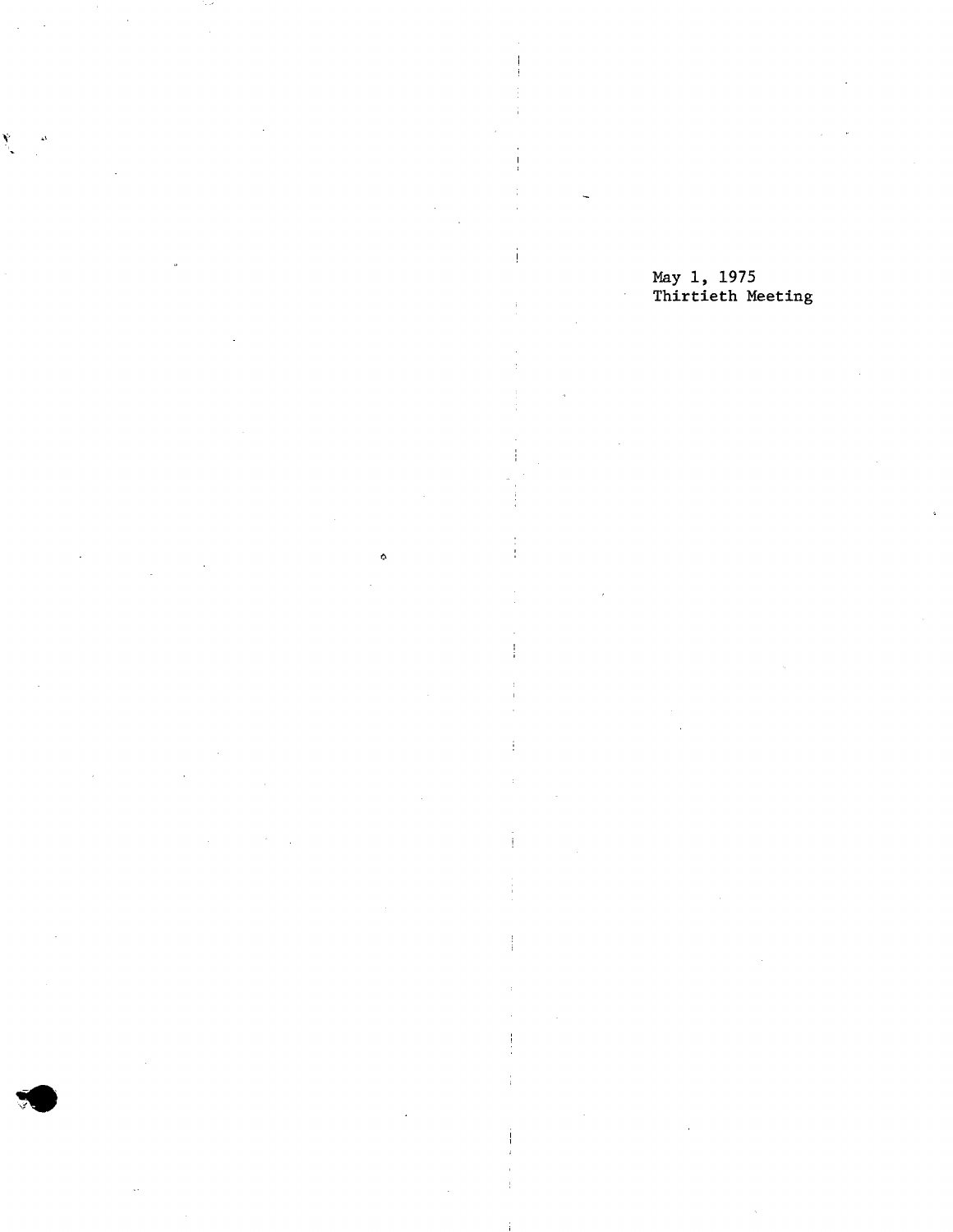Minutes of the thirtieth meeting of the Executive Committee of Faculty Council held on Thursday, May 1, 1975, at 2:40 p.m. in Room 250 Allen Building.

Members Present: Dean R.D. Connor, Chairman; Profs. N.E.R. Campbell, I. Cooke, J. Westmore, K. Stewart, B. Henry, G. Losey, J. Svenne, C.D. Anderson, D. Burton, D. Punter; Mr. B. Smith and Mr. G. Richardson.

Before commencing the meeting the Chairman introduced the new student member of the Executive Committee, Mr. Brian Smith.

- 1. The minutes of the twenty-eighth meeting held on January 10, 1975 and the twenty-ninth meeting held on February 10, 1975 were approved Henry (Burton) and Henry (Cooke) respectively.
- 2. Matters Arising Therefrom
	- (1) Four Year General Degree Program

The Chairman indicated that several departments still had not sent in their comments; he would send them a reminder letter requesting them to do so.

Departmental Councils

The departments had been reminded that the departmental council by-laws were due and, the Chairman said that he had requested they be submitted by May 15.

90 Level Course in Mathematics

Although a short discussion took place on the cost of providing the S.A.C.U. mathematics tests for purposes of this 90 level course, there was nothing more to report on the status of this matter.

Naming of N.E.M.P.

Nothing to report.

 $(v)$ Challenge exams

> Since forwarding to Senate the motion on challenge exams which Faculty Council had approved at the January 24 meeting, nothing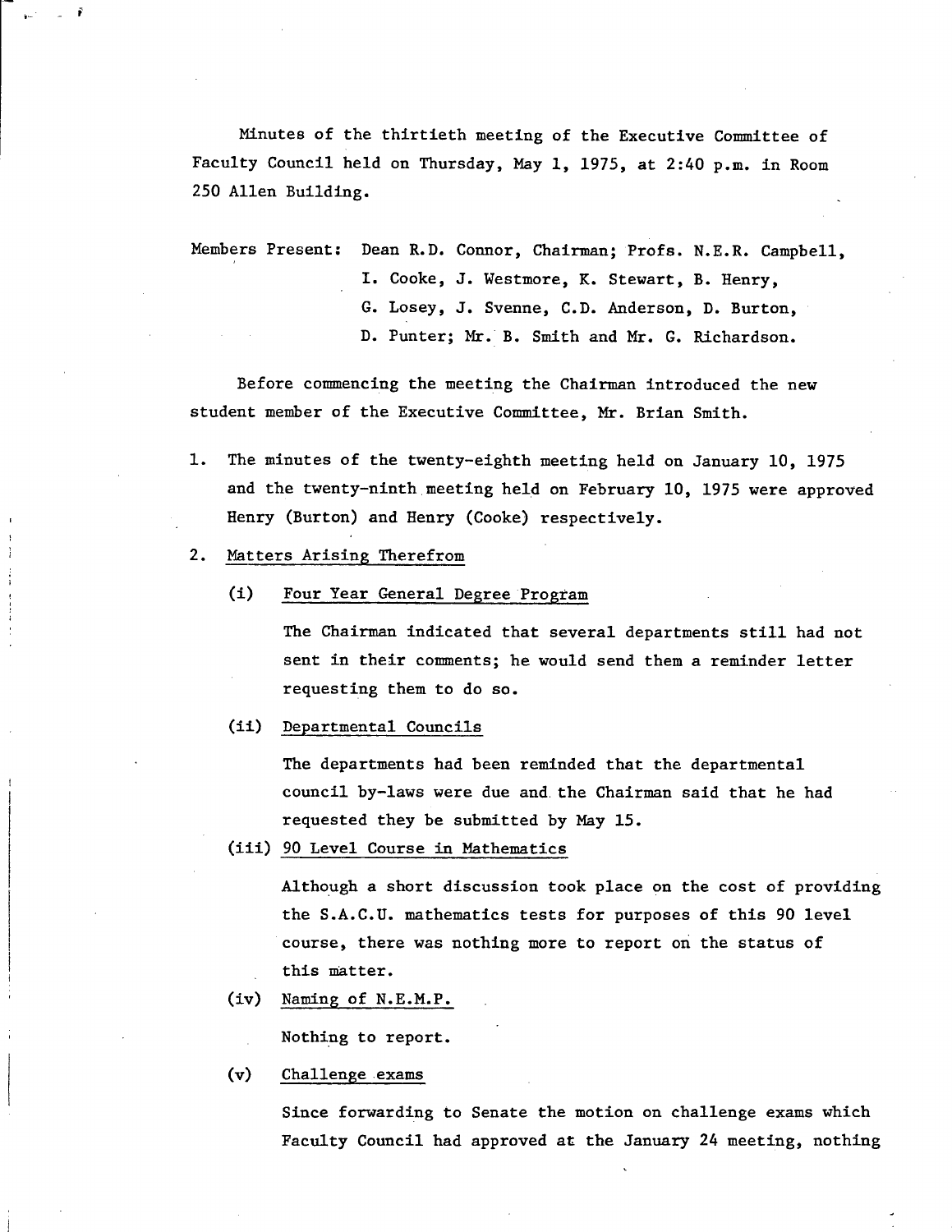more had been heard on this subject except that the Chemistry Department was prepared to have all of its courses challenged.

# (vi) Continuing Education Report

The report, which is attached to the agenda of this meeting, had been forwarded to the Senate Committee. A copy of this report will be sent to each Faculty Council member for discussion at the up-coming meeting.

A brief discussion ensued on the matter of control over credit courses. Courses for credit in our Faculty given during the evening and summer sessions are now in the faculty's control, however when summer school becomes part of the Faculty of Continuing Education, it was questionned as to who would end up with ultimate control of these courses. The Dean replied by pointing out paragraph 2(1) of the faculty's response to the Vice President, which stated our concern on this matter. The report was accepted by the Committee and would be forwarded on to Faculty Council.

#### $3.$ Communications

The Chairman indicated that he had received word from two members of this Committee that they would be unable to serve out the remainder of their terms due to their approval for Sabbatical Leaves. This, coupled with the four members whose terms end on May 31, 1975, meant that Faculty Council would be electing 6 new Executive Committee members. Both the Chairman and Dr. Campbell expressed their sincere appreciation for the contributions made by these members.

### 4. Request from Dean Lawless

The Chairman said that he understood the request from Dean Lawless as being "does the Science Faculty consider the two courses 89:101 and 89:102 as courses worthy of meeting the Science requirement for an Arts degree". He stated that the Arts requirement for their General Degree is that a student pass at least 1 full course from each of the Humanities, Social Sciences and Science. The Arts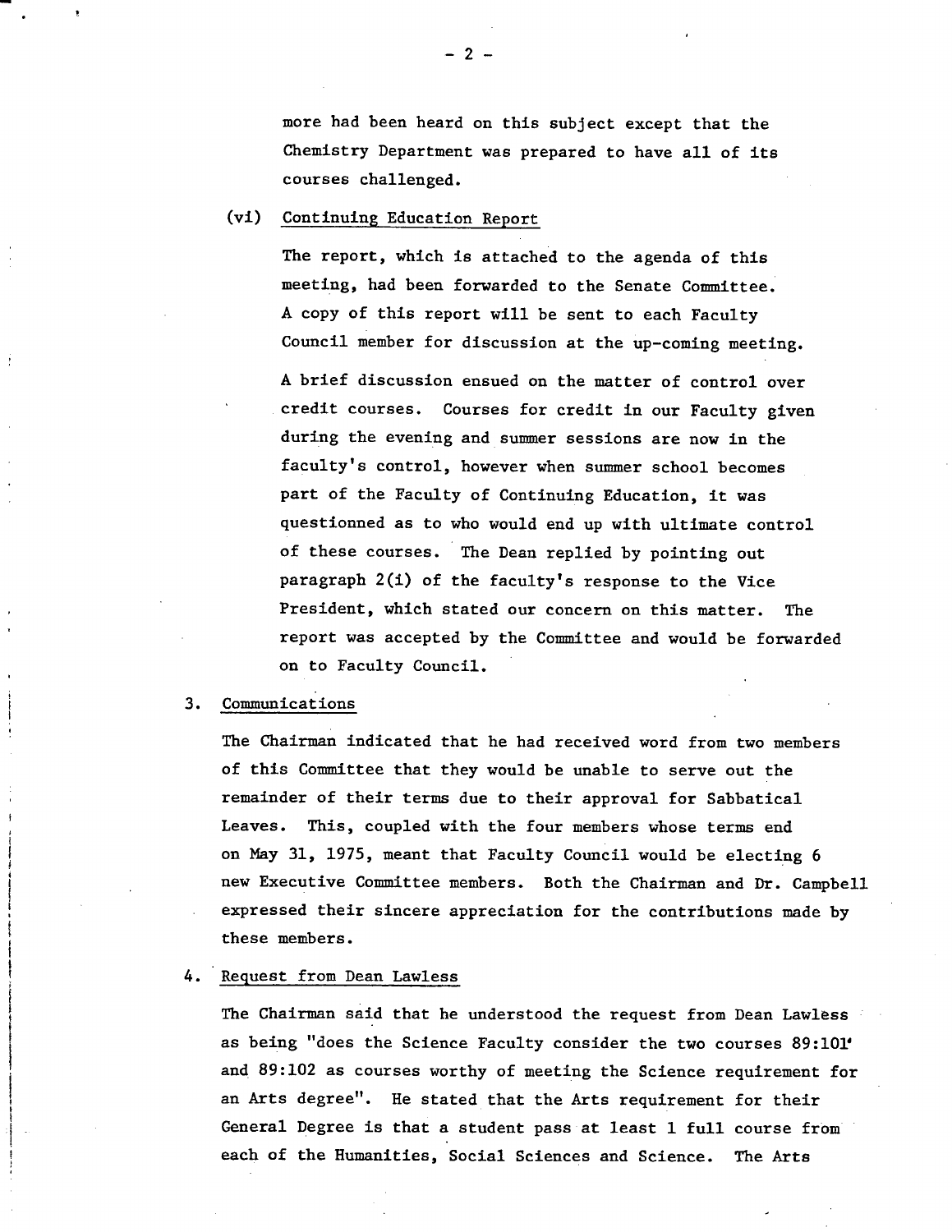Course Approval Committee is considering allowing these two courses as courses satisfying the Science requirement. While it is true that the Science Faculty gives Science students credit for these courses, it is credit fulfilling the requirement that Science students take a minimum of 6 hours of credit for acceptable courses offered outside the faculty; these courses fall into this category and are not Science courses.

They do not have a lab associated with them, they form no part of any major or minor program in Science, they may be taken without any previous Science training and finally, they were not designed to meet the academic requirement of a Science course. The Chairman did say that the courses were well prepared courses, the teachers were very good scientists and that any Arts student who takes these courses would certainly get a feeling for Science concepts. He concluded by saying that in general, comments that he had received from Science students who had taken the courses were that the course was a good one and certainly one that produced thought on scientific philosophy.

In the discussion that followed, those members who were familiar with the courses agreed with the Chairman's comments. They felt although that in order to satisfy the Science requirement for Arts, courses acceptable to Arts should be courses taught in the Faculty of Science; these were not. It was felt that these courses confined their study to a very narrow area, they did not have a lab and there were many other courses especially in Agriculture, that were far more Science oriented than these and they were not accepted by the Faculty.

In concluding it was agreed that the Chairman would meet with Dean Lawless and express the Committee's comments and feelings.

## 5. Comments on the Report on Graduate Studies

The report that was forwarded to the Senate ad hoc Committee on Graduate Studies was attached to the agenda for this meeting. The members of the Executive Committee having read the report were asked to comment on it.

-3-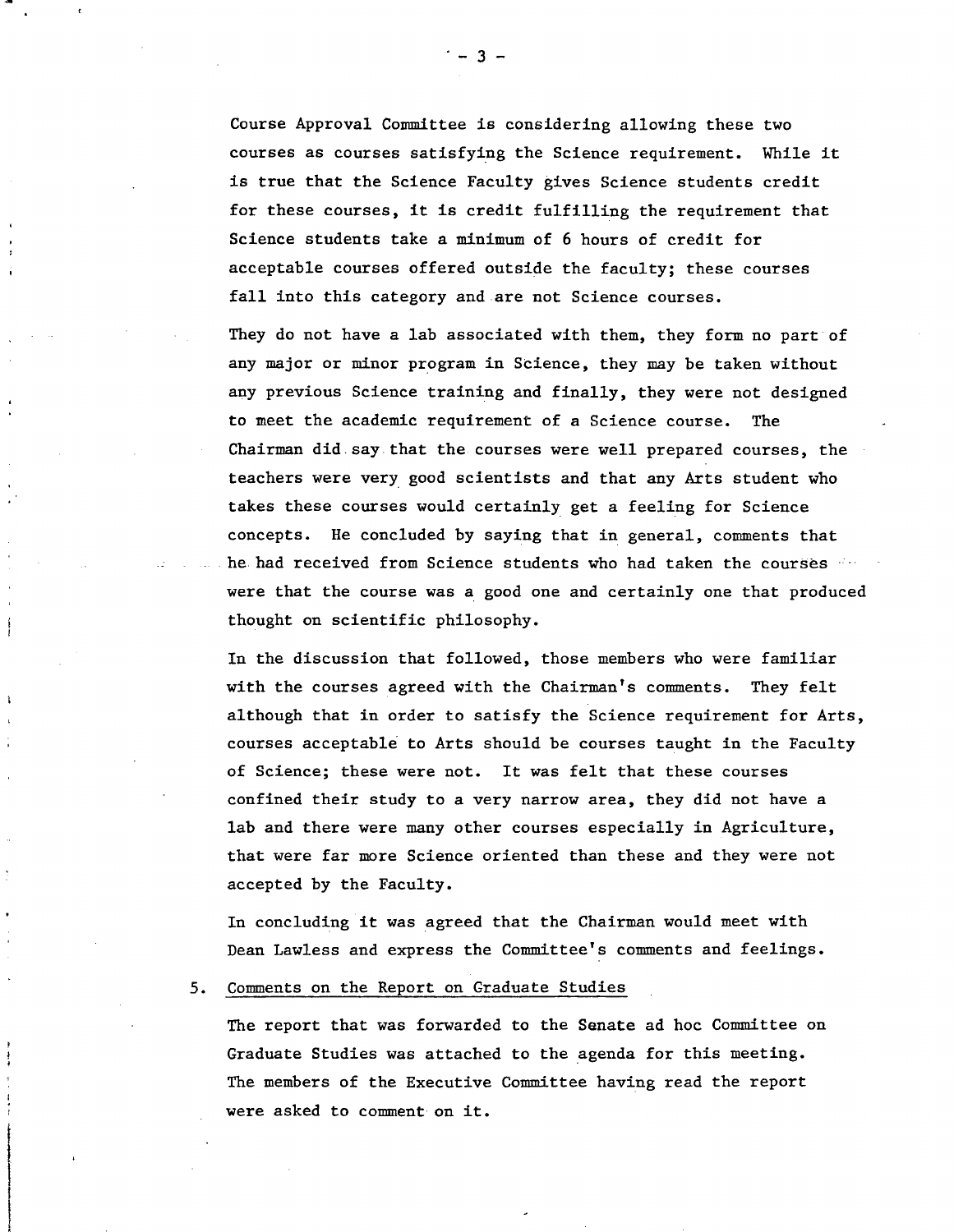In response to a question as to why the University of Manitoba should be the only graduate degree granting body in the province, it was pointed out that in order for a University to have a viable graduate program it must reach a "critical" size. This critical size takes into consideration such facilities as research, library, research funds and academic staff. It was felt by some universities that the University of Manitoba had just reached this level, certainly the other provincial universities were quite some way below this level. Dean Campbell stated that the report was written from a Science point of view; the Committee could not comment for other faculties.

It was noted that the other provincial universities did not have viable honours programs yet, how could they possibly consider graduate programs.

One very essential requirement to any graduate program was an adequate library facility. At this moment the other universities did not have this in all areas of study, although the University of Winnipeg library for Arts study was considered "good".

The Chairman pointed out that at the moment Science had a goodinformal working relationship with the University of Winnipeg. This was a joint arrangement where facilities and staff were shared but where the University of Manitoba was the degree granting body. Fear was expressed by several members that if this informality was formalized by government intervention this relationship would cease. The report had been sent to each Faculty Council member and further discussion was likely to take place at the next Faculty Council meeting.

7. Other Business

(1) Dean Campbell requested agreement from the Committee to reply to a Senate request for a response on "part-time study" by stating that Science's only reference to this was in our new honours regulations and that no other regulation was necessary. The Committee agreed.

 $-4-$